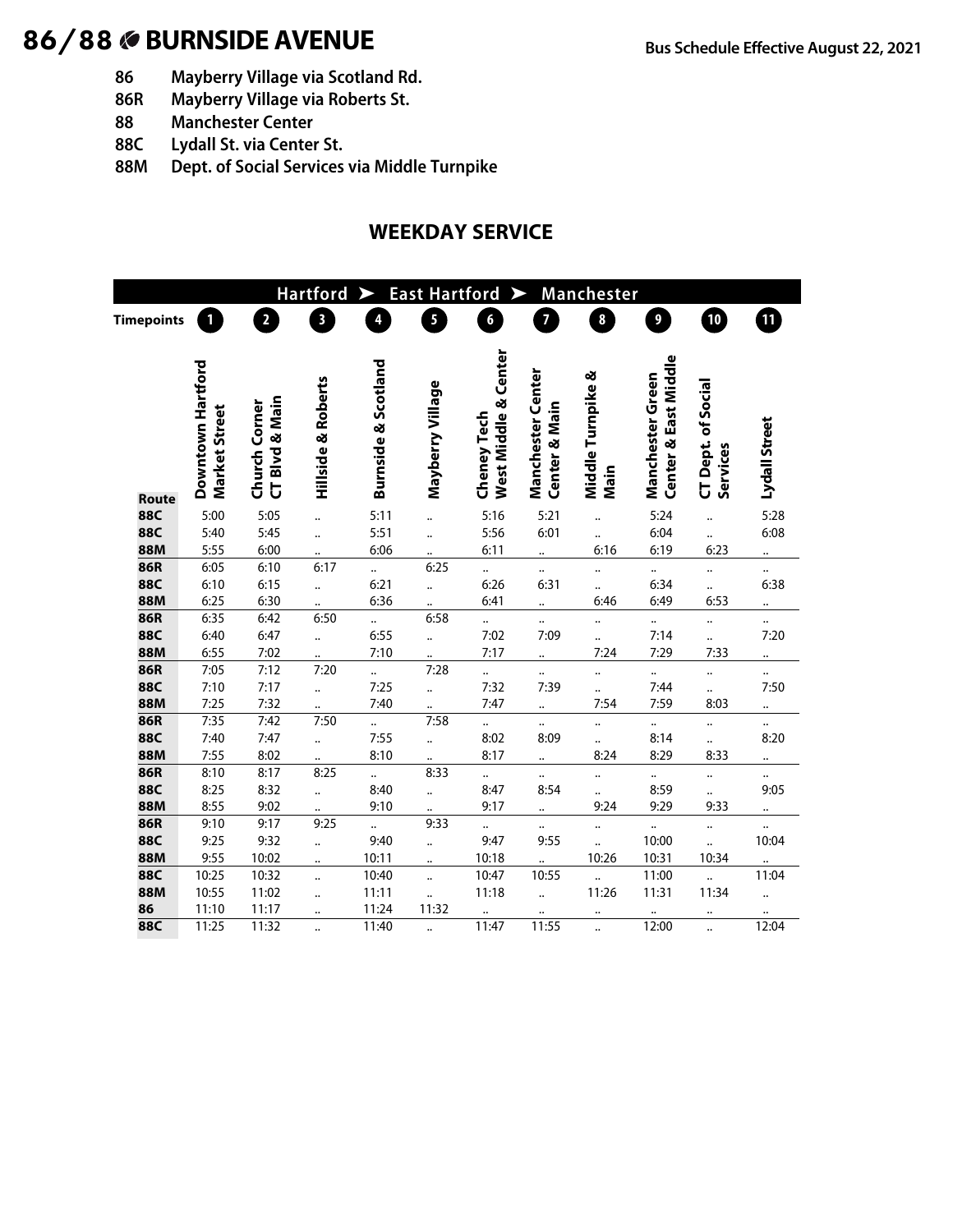- **86 Mayberry Village via Scotland Rd.**
- **86R Mayberry Village via Roberts St.**
- **88 Manchester Center**
- **88C Lydall St. via Center St.**
- **88M Dept. of Social Services via Middle Turnpike**

### **WEEKDAY SERVICE**

|                   |                                    |                                 | <b>Hartford</b>         |                         | <b>East Hartford</b>    |                                            |                                           | <b>Manchester</b>         |                                          |                                       |                      |
|-------------------|------------------------------------|---------------------------------|-------------------------|-------------------------|-------------------------|--------------------------------------------|-------------------------------------------|---------------------------|------------------------------------------|---------------------------------------|----------------------|
| <b>Timepoints</b> | $\mathbf{1}$                       | $\overline{2}$                  | $\overline{\mathbf{3}}$ | $\overline{\mathbf{4}}$ | $\overline{\mathbf{5}}$ | $\boldsymbol{6}$                           | $\overline{7}$                            | $\boldsymbol{8}$          | $\overline{\mathbf{9}}$                  | 10                                    | $\mathbf{m}$         |
| Route             | Downtown Hartford<br>Market Street | CT Blvd & Main<br>Church Corner | Hillside & Roberts      | Burnside & Scotland     | Mayberry Village        | West Middle & Center<br><b>Cheney Tech</b> | <b>Manchester Center</b><br>Center & Main | Middle Turnpike &<br>Main | Center & East Middle<br>Manchester Green | <b>CT Dept. of Social</b><br>Services | Lydall Street        |
|                   |                                    |                                 |                         |                         |                         | PM                                         |                                           |                           |                                          |                                       |                      |
| <b>88M</b><br>88C | 11:55                              | 12:02                           |                         | 12:11<br>12:40          | $\ddot{\phantom{a}}$    | 12:18                                      | <br>12:55                                 | 12:26                     | 12:31                                    | 12:34                                 |                      |
| <b>88M</b>        | 12:25<br>12:55                     | 12:32<br>1:02                   |                         | 1:11                    |                         | 12:47<br>1:18                              |                                           | 1:26                      | 1:00<br>1:31                             | 1:34                                  | 1:04                 |
| 86                | 1:10                               | 1:18                            |                         | 1:25                    | <br>1:33                |                                            |                                           |                           | $\ddotsc$                                |                                       |                      |
| <b>88C</b>        | 1:25                               | 1:32                            |                         | 1:40                    |                         | 1:47                                       | 1:55                                      |                           | 2:00                                     |                                       | 2:04                 |
| <b>88M</b>        | 1:55                               | 2:02                            | $\ddot{\phantom{a}}$    | 2:11                    |                         | 2:18                                       | $\ddot{\phantom{a}}$                      | 2:26                      | 2:31                                     | 2:34                                  |                      |
| <b>88C</b>        | 2:25                               | 2:32                            |                         | 2:40                    |                         | 2:47                                       | 2:55                                      |                           | 3:00                                     |                                       | 3:04                 |
| 88M               | 2:55                               | 3:02                            |                         | 3:11                    |                         | 3:18                                       |                                           | 3:26                      | 3:31                                     | 3:34                                  |                      |
| 86                | 3:10                               | 3:18                            | $\ddot{\phantom{a}}$    | 3:25                    | 3:33                    |                                            |                                           |                           |                                          |                                       |                      |
| <b>88C</b>        | 3:10                               | 3:17                            |                         | 3:25                    | $\ddot{\phantom{a}}$    | 3:32                                       | 3:40                                      |                           | 3:45                                     |                                       | 3:49                 |
| 88M               | 3:30                               | 3:38                            |                         | 3:46                    |                         | 3:53                                       |                                           | 4:00                      | 4:05                                     | 4:09                                  |                      |
| 86                | 3:40                               | 3:48                            |                         | 3:55                    | 4:03                    |                                            |                                           |                           | $\ddotsc$                                |                                       | $\ddot{\phantom{0}}$ |
| <b>88C</b><br>86  | 3:45<br>4:05                       | 3:53<br>4:13                    |                         | 4:01<br>4:20            | $\ddot{\cdot}$<br>4:28  | 4:08                                       | 4:15                                      |                           | 4:20                                     |                                       | 4:26                 |
| 88C               | 4:10                               | 4:18                            |                         | 4:26                    |                         | 4:33                                       | 4:40                                      |                           | 4:45                                     |                                       | 4:51                 |
| 88M               | 4:25                               | 4:33                            |                         | 4:41                    | <br>                    | 4:48                                       | $\cdot$                                   | <br>4:55                  | 5:00                                     | <br>5:04                              |                      |
| 86                | 4:35                               | 4:43                            |                         | 4:50                    | 4:58                    |                                            |                                           |                           |                                          |                                       |                      |
| <b>88C</b>        | 4:40                               | 4:48                            | $\ddot{\phantom{a}}$    | 4:56                    | $\ddot{\phantom{a}}$    | 5:03                                       | 5:10                                      |                           | 5:15                                     |                                       | 5:21                 |
| <b>88M</b>        | 4:55                               | 5:03                            |                         | 5:11                    |                         | 5:18                                       | $\ddot{\cdot}$                            | 5:25                      | 5:30                                     | 5:34                                  |                      |
| 86                | 5:05                               | 5:13                            |                         | 5:20                    | 5:28                    |                                            |                                           |                           |                                          |                                       |                      |
| <b>88C</b>        | 5:10                               | 5:18                            | $\ddot{\phantom{a}}$    | 5:26                    |                         | 5:33                                       | 5:40                                      |                           | 5:45                                     |                                       | 5:51                 |
| 88M               | 5:25                               | 5:33                            |                         | 5:41                    |                         | 5:48                                       | $\ddot{\phantom{a}}$                      | 5:55                      | 6:00                                     | 6:04                                  |                      |
| 86                | 5:35                               | 5:43                            |                         | 5:50                    | 5:58                    |                                            |                                           |                           |                                          |                                       |                      |
| 88C               | 5:40                               | 5:47                            |                         | 5:55                    | $\ddot{\phantom{a}}$    | 6:02                                       | 6:09                                      |                           | 6:14                                     |                                       | 6:20                 |
| <b>88M</b>        | 5:55                               | 6:02                            | $\ddot{\phantom{a}}$    | 6:10                    |                         | 6:17                                       | $\ddot{\phantom{a}}$                      | 6:23                      | 6:27                                     | 6:30                                  |                      |
| 86                | 6:15                               | 6:23                            |                         | 6:30<br>6:40            | 6:38                    |                                            |                                           |                           |                                          |                                       |                      |
| 88C<br>88C        | 6:25<br>T7:16                      | 6:32<br>7:22                    | $\ddotsc$               | 7:28                    |                         | 6:47<br>7:35                               | 6:54<br>7:42                              | <br>                      | 6:59<br>7:47                             | <br>                                  | 7:05<br>7:53         |
| 88                | T8:21                              | 8:27                            | $\ldots$                | 8:33                    |                         | 8:40                                       | 8:47                                      |                           |                                          |                                       |                      |
| 88                | T9:26                              | 9:32                            | $\ddotsc$               | 9:38                    |                         | 9:45                                       | 9:52                                      | $\ldots$                  | $\ddot{\phantom{0}}$                     |                                       | $\ddotsc$            |
| 88                | T10:46                             | 10:52                           | $\ldots$                | 10:58                   |                         | 11:05                                      | 11:12                                     |                           |                                          |                                       |                      |
|                   |                                    |                                 |                         |                         |                         | <b>AM</b>                                  |                                           |                           |                                          |                                       |                      |
| 88                | T12:46                             | 12:52                           |                         | 12:58                   |                         | 1:05                                       | D1:12                                     | D1:17                     |                                          |                                       | $\ddotsc$            |

#### **ROUTE**

**86** Mayberry Vill via Scotland Rd

- **86R** Mayberry Vill via Roberts St
- **88** Manchester Ctr
- **88C** Lydall St via Center St
- **88M** CTDSS via Middle Tpke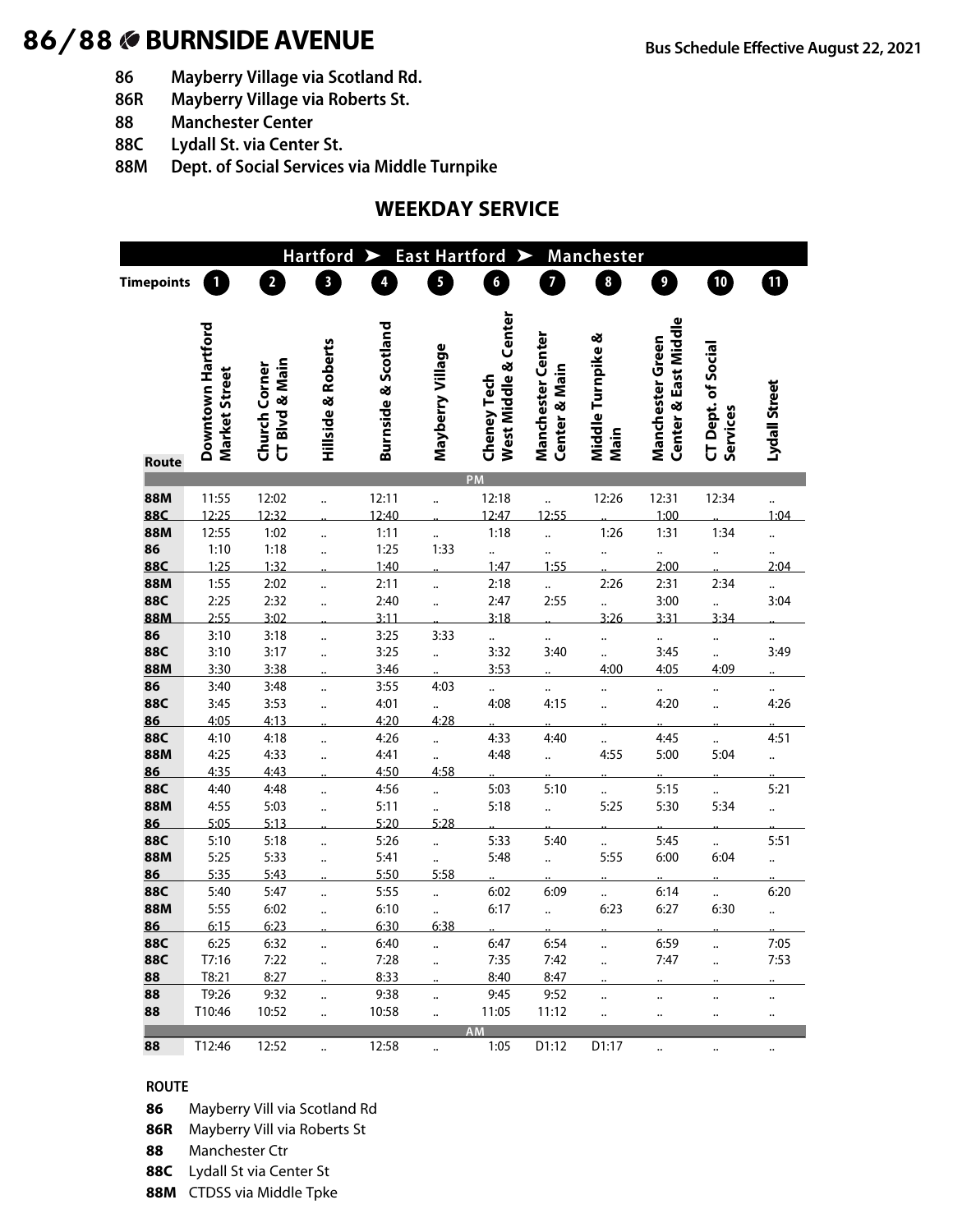- **86 Mayberry Village via Scotland Rd.**
- **86R Mayberry Village via Roberts St.**
- **88 Manchester Center**
- **88C Lydall St. via Center St.**
- **88M Dept. of Social Services via Middle Turnpike**

#### **WEEKDAY SERVICE**

|                   |                      | <b>Manchester</b><br>⋗            |                                          |                           |                                    | <b>East Hartford</b><br>$\blacktriangleright$ |                                              |                         | <b>Hartford</b>               |                                                           |                                    |
|-------------------|----------------------|-----------------------------------|------------------------------------------|---------------------------|------------------------------------|-----------------------------------------------|----------------------------------------------|-------------------------|-------------------------------|-----------------------------------------------------------|------------------------------------|
| <b>Timepoints</b> | 10                   | 10                                | 9                                        | 8                         | 7                                  | $\boldsymbol{6}$                              | $\overline{\mathbf{5}}$                      | $\overline{\mathbf{4}}$ | $\mathbf{3}$                  | $\overline{\mathbf{2}}$                                   | 1                                  |
|                   |                      |                                   |                                          |                           |                                    |                                               |                                              |                         |                               |                                                           |                                    |
| <b>Route</b>      | Lydall Street        | of Social<br>CT Dept.<br>Services | Center & East Middle<br>Manchester Green | Middle Turnpike &<br>Main | Manchester Center<br>Center & Main | West Middle & Center<br><b>Cheney Tech</b>    | Mayberry Village                             | Burnside & Scotland     | <b>Hillside &amp; Roberts</b> | <b>Blvd &amp; Main</b><br>Church Corner<br>$\overline{a}$ | Downtown Hartford<br>Market Street |
| 88                | $\ddot{\phantom{1}}$ | $\ddotsc$                         |                                          |                           | 4:25                               | 4:32                                          | $\ddot{\phantom{a}}$                         | 4:40                    | $\ddot{\phantom{a}}$          | 4:48                                                      | 4:55                               |
| 88                |                      | 5:14                              | 5:17                                     | 5:23                      | $\ddot{\phantom{a}}$               | 5:30                                          |                                              | 5:38                    |                               | 5:46                                                      | 5:53                               |
| 86                |                      |                                   |                                          |                           |                                    |                                               | 5:56                                         | 6:02                    |                               | 6:10                                                      | 6:18                               |
| 88                | 5:42                 |                                   | 5:47                                     |                           | 5:52                               | 5:59                                          |                                              | 6:07                    | $\ddot{\phantom{a}}$          | 6:15                                                      | 6:23                               |
| 88                | $\ddot{\phantom{a}}$ | 6:03                              | 6:06                                     | 6:12                      | $\ddotsc$                          | 6:19                                          |                                              | 6:27                    | $\ddot{\phantom{a}}$          | 6:35                                                      | 6:43                               |
| 86                |                      |                                   |                                          |                           |                                    |                                               | 6:31                                         | 6:37                    |                               | 6:45                                                      | 6:53                               |
| 88                | 6:22                 | $\ddot{\phantom{a}}$              | 6:27                                     | $\ddot{\phantom{a}}$      | 6:32                               | 6:39                                          | $\ddot{\phantom{a}}$                         | 6:47                    | $\ddot{\phantom{a}}$          | 6:55                                                      | 7:03                               |
| 88                | $\ddot{\phantom{a}}$ | 6:41                              | 6:44                                     | 6:50                      | $\ddot{\phantom{a}}$               | 6:57                                          | $\ddot{\phantom{a}}$                         | 7:07                    | $\ddot{\phantom{a}}$          | 7:15                                                      | 7:23                               |
| 86                |                      |                                   | $\ddot{\phantom{a}}$                     |                           | $\ddot{\phantom{a}}$               |                                               | 7:11                                         | 7:17                    |                               | 7:25                                                      | 7:33                               |
| 88                | 6:57                 | $\ddot{\phantom{a}}$              | 7:02                                     | $\ddot{\phantom{a}}$      | 7:07                               | 7:14                                          | $\ddot{\phantom{a}}$                         | 7:22                    |                               | 7:30                                                      | 7:38                               |
| 88                | $\ddot{\phantom{a}}$ | 7:06                              | 7:09                                     | 7:15                      | $\ddot{\phantom{a}}$               | 7:22                                          |                                              | 7:32                    |                               | 7:40                                                      | 7:48                               |
| 86                |                      |                                   |                                          |                           |                                    |                                               | 7:41                                         | 7:47                    |                               | 7:55                                                      | 8:03                               |
| 88                | 7:27                 | $\ddot{\phantom{a}}$              | 7:32                                     |                           | 7:37                               | 7:44                                          | $\ddot{\phantom{a}}$                         | 7:52                    | $\ddot{\phantom{a}}$          | 8:00                                                      | 8:08                               |
| 88                | $\ddot{\cdot}$       | 7:43                              | 7:46                                     | 7:52                      | $\ddot{\phantom{a}}$               | 7:59                                          | $\ddot{\phantom{a}}$                         | 8:07                    | $\ddot{\phantom{a}}$          | 8:15                                                      | 8:23                               |
| 86                | 7:57                 |                                   |                                          |                           | 8:07                               |                                               | 8:11                                         | 8:17                    |                               | 8:25<br>8:30                                              | 8:33<br>8:38                       |
| 88<br>88          |                      | $\ddot{\phantom{a}}$              | 8:02<br>8:16                             | <br>8:22                  |                                    | 8:14<br>8:29                                  | $\ddot{\phantom{a}}$                         | 8:22<br>8:37            | $\ddot{\phantom{a}}$          |                                                           | 8:53                               |
| 86                | $\ddot{\phantom{a}}$ | 8:13                              |                                          |                           | $\ddot{\phantom{a}}$               |                                               | <br>8:41                                     | 8:47                    | $\ddot{\phantom{a}}$          | 8:45<br>8:55                                              | 9:03                               |
| 88                | 8:27                 |                                   | <br>8:32                                 | <br>$\ddot{\phantom{a}}$  | 8:37                               | <br>8:44                                      |                                              | 8:52                    |                               | 9:00                                                      | 9:08                               |
| 88                | $\ddotsc$            | $\ddot{\phantom{a}}$<br>8:43      | 8:46                                     | 8:52                      |                                    | 8:59                                          | $\ddot{\phantom{a}}$<br>$\ddot{\phantom{a}}$ | 9:07                    | $\ddot{\phantom{a}}$<br>      | 9:15                                                      | 9:23                               |
| 88                | 9:08                 |                                   | 9:12                                     | $\ddot{\phantom{a}}$      | $\ddotsc$<br>9:19                  | 9:27                                          |                                              | 9:35                    |                               | 9:45                                                      | 9:53                               |
| 86                | $\ddot{\phantom{a}}$ |                                   |                                          |                           |                                    |                                               | 9:39                                         | 9:45                    |                               | 9:55                                                      | N10:03                             |
| 88                | $\ddot{\phantom{a}}$ | $\ldots$<br>9:41                  | 9:44                                     | 9:50                      |                                    | 9:57                                          | $\ddot{\phantom{a}}$                         | 10:05                   |                               | 10:15                                                     | 10:23                              |
| 88                | 10:08                |                                   | 10:12                                    |                           | 10:19                              | 10:27                                         |                                              | 10:35                   | $\ddot{\phantom{a}}$          | 10:45                                                     | 10:53                              |
| 88                | $\ddotsc$            | 10:41                             | 10:44                                    | 10:50                     |                                    | 10:57                                         | $\ddot{\phantom{a}}$                         | 11:05                   |                               | 11:15                                                     | 11:23                              |
| 88                | 11:08                | $\ddot{\phantom{a}}$              | 11:12                                    | $\ddot{\phantom{a}}$      | 11:19                              | 11:27                                         |                                              | 11:35                   |                               | 11:45                                                     | 11:53                              |
| 86                |                      |                                   |                                          |                           |                                    |                                               | 11:39                                        | 11:45                   |                               | 11:55                                                     | N12:03                             |
| 88                | $\ddot{\phantom{a}}$ | 11:41                             | 11:44                                    | 11:50                     |                                    | 11:57                                         | $\ddotsc$                                    | 12:05                   | $\ddot{\phantom{a}}$          | 12:15                                                     | 12:23                              |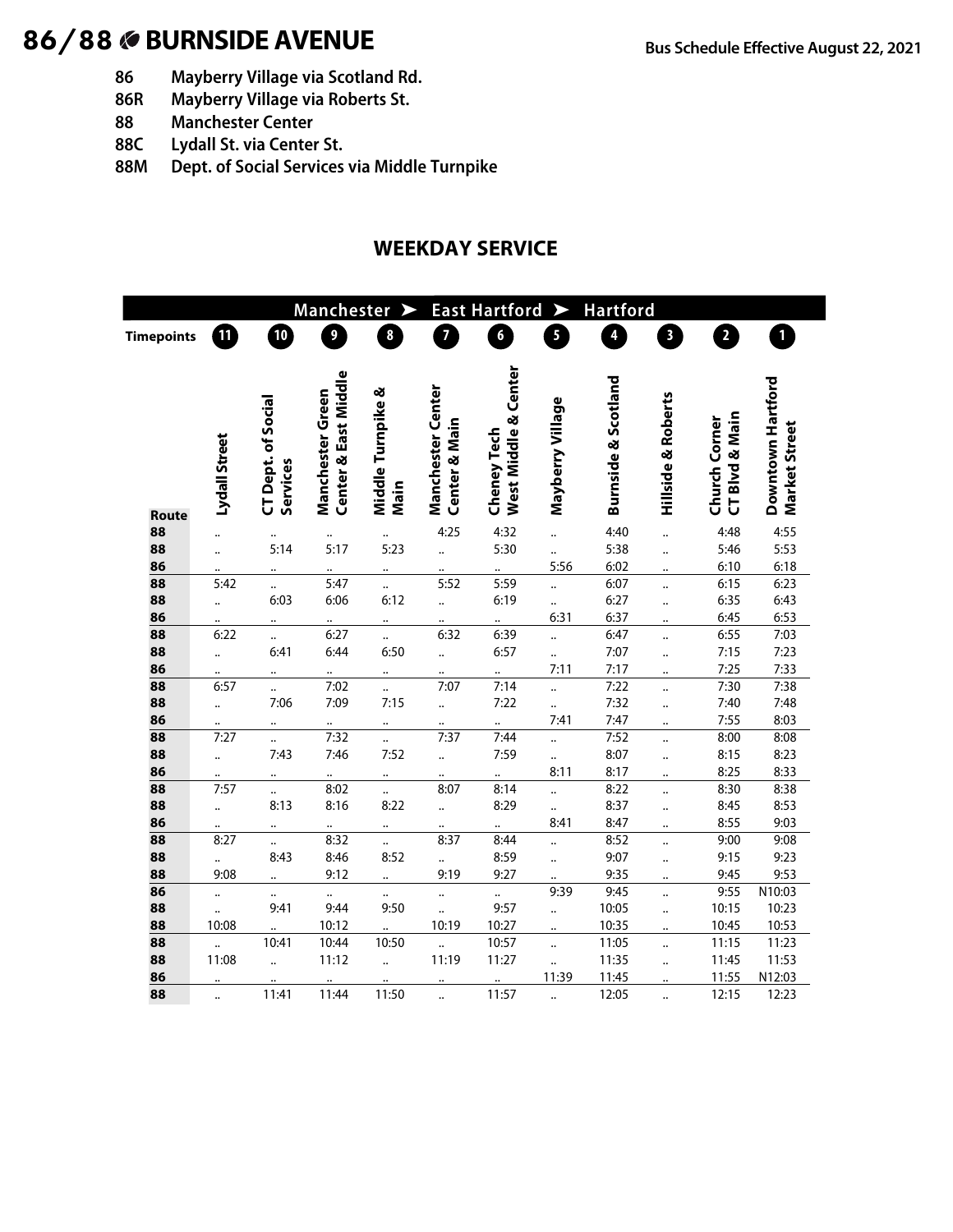- **86 Mayberry Village via Scotland Rd.**
- **86R Mayberry Village via Roberts St.**
- **88 Manchester Center**
- **88C Lydall St. via Center St.**
- **88M Dept. of Social Services via Middle Turnpike**

### **WEEKDAY SERVICE**

|                   |                      |                      | Manchester >         |                      | <b>East Hartford</b><br>➤    |                      |                      | <b>Hartford</b>                |                               |                                 |                   |
|-------------------|----------------------|----------------------|----------------------|----------------------|------------------------------|----------------------|----------------------|--------------------------------|-------------------------------|---------------------------------|-------------------|
| <b>Timepoints</b> | አ                    | 10                   | 9                    | 8                    | 7                            | 6                    | 5                    | $\overline{\mathbf{r}}$        | $\mathbf{3}$                  | $\overline{2}$                  | $\mathbf{1}$      |
|                   |                      |                      |                      |                      |                              |                      |                      |                                |                               |                                 |                   |
|                   |                      |                      |                      |                      |                              |                      |                      |                                |                               |                                 |                   |
|                   |                      |                      | Center & East Middle |                      | Manchester Center            | West Middle & Center |                      | <b>Burnside &amp; Scotland</b> |                               |                                 | Downtown Hartford |
|                   |                      | CT Dept. of Social   | Manchester Green     | Middle Turnpike &    |                              |                      | Mayberry Village     |                                | <b>Hillside &amp; Roberts</b> |                                 |                   |
|                   |                      |                      |                      |                      | <b>Center &amp; Main</b>     |                      |                      |                                |                               | CT Blvd & Main<br>Church Corner | Market Street     |
|                   |                      |                      |                      |                      |                              |                      |                      |                                |                               |                                 |                   |
|                   |                      |                      |                      |                      |                              |                      |                      |                                |                               |                                 |                   |
|                   | Lydall Street        | Services             |                      | Main                 |                              | <b>Cheney Tech</b>   |                      |                                |                               |                                 |                   |
| Route             |                      |                      |                      |                      |                              |                      |                      |                                |                               |                                 |                   |
|                   |                      |                      |                      |                      |                              | <b>PM</b>            |                      |                                |                               |                                 |                   |
| 88                | 12:08                |                      | 12:12                | $\ddot{\phantom{a}}$ | 12:19                        | 12:27                | $\ddot{\phantom{a}}$ | 12:35                          | $\ddot{\phantom{a}}$          | 12:45                           | 12:53             |
| 88                |                      | 12:41                | 12:44                | 12:50                |                              | 12:57                |                      | 1:05                           |                               | 1:15                            | 1:23              |
| 88<br>86          | 1:08                 |                      | 1:12                 |                      | 1:19                         | 1:27                 | <br>1:39             | 1:35<br>1:45                   |                               | 1:45<br>1:55                    | 1:53<br>N2:03     |
| 88                | $\ddot{\phantom{a}}$ | <br>1:41             | <br>1:44             | <br>1:50             | $\ddot{\phantom{a}}$         | $\ddotsc$<br>1:57    |                      | 2:05                           | $\ddot{\phantom{a}}$          | 2:15                            | 2:23              |
| 88                | 2:08                 | $\ddot{\cdot}$       | 2:12                 | $\ddot{\cdot}$       | 2:19                         | 2:27                 | $\ddot{\phantom{a}}$ | 2:35                           | $\ddot{\phantom{a}}$          | 2:45                            | 2:53              |
| 88                | $\ddot{\phantom{a}}$ | 2:46                 | 2:49                 | 2:55                 | $\ddot{\phantom{a}}$         | 3:02                 |                      | 3:10                           |                               | 3:20                            | 3:28              |
| 86                |                      |                      |                      |                      |                              |                      | 3:36                 |                                | 3:42                          | 3:50                            | 3:58              |
| 88                | 3:27                 | $\ddot{\cdot}$       | 3:32                 | $\ddot{\cdot}$       | 3:37                         | 3:44                 | $\ddot{\phantom{a}}$ | 3:52                           | $\ddot{\phantom{a}}$          | 4:00                            | 4:08              |
| 88                | $\ddot{\phantom{a}}$ | 3:43                 | 3:46                 | 3:52                 | $\ddot{\phantom{a}}$         | 3:59                 |                      | 4:07                           | $\ddot{\cdot}$                | 4:15                            | 4:23              |
| 86                |                      |                      |                      |                      |                              |                      | 4:11                 |                                | 4:18                          | 4:25                            | 4:33              |
| 88                | 3:57                 |                      | 4:02                 |                      | 4:07                         | 4:14                 | $\ddot{\phantom{a}}$ | 4:22                           | $\ddot{\cdot}$                | 4:30                            | 4:38              |
| 88                | $\ddot{\phantom{a}}$ | 4:13                 | 4:16                 | 4:22                 | $\ddot{\cdot}$               | 4:29                 | $\ddot{\cdot}$       | 4:37                           | $\ddot{\phantom{a}}$          | 4:45                            | 4:53              |
| 86                |                      |                      |                      |                      |                              |                      | 4:41                 |                                | 4:47                          | 4:55                            | 5:03              |
| 88                | 4:27                 | $\ddot{\phantom{a}}$ | 4:32                 | $\ddot{\phantom{a}}$ | 4:37                         | 4:44                 | $\ddot{\phantom{0}}$ | 4:52                           | $\ddot{\cdot}$                | 5:00                            | 5:08              |
| 86                |                      | $\ddot{\phantom{a}}$ |                      | $\ddot{\phantom{a}}$ | $\ddotsc$                    | $\ddot{\cdot}$       | 5:06                 | $\ddot{\cdot}$                 | 5:12                          | 5:20                            | 5:28              |
| 88                | 4:57                 | 5:13                 | 5:02<br>5:16         | 5:22                 | 5:07                         | 5:14<br>5:29         |                      | 5:22<br>5:37                   |                               | 5:30<br>5:45                    | 5:38<br>5:53      |
| 88<br>86          |                      |                      |                      |                      |                              |                      | ä,<br>5:41           | $\ddotsc$                      | $\ddot{\phantom{a}}$<br>5:47  | 5:55                            | 6:03              |
| 88                | <br>5:27             |                      | <br>5:32             |                      | $\ddot{\phantom{a}}$<br>5:37 | <br>5:44             |                      | 5:52                           |                               | 6:00                            | 6:08              |
| 86                | $\ddot{\phantom{a}}$ |                      |                      |                      |                              |                      | 6:06                 | $\ddot{\cdot}$                 | 6:12                          | 6:20                            | 6:28              |
| 88                |                      | 5:43                 | 5:46                 | 5:52                 | $\ddot{\cdot}$               | 5:59                 | $\ddot{\phantom{a}}$ | 6:07                           | $\ddot{\phantom{a}}$          | 6:15                            | 6:23              |
| 88                | 5:57                 |                      | 6:02                 |                      | 6:07                         | 6:14                 |                      | 6:22                           |                               | 6:30                            | N6:38             |
| 88                | $\ddot{\cdot}$       | 6:13                 | 6:16                 | 6:22                 | $\ddot{\phantom{a}}$         | 6:29                 |                      | 6:37                           |                               | 6:45                            | N6:53             |
| 86                |                      | $\ddot{\phantom{a}}$ | $\ddot{\phantom{0}}$ | $\ddot{\phantom{a}}$ |                              |                      | 6:41                 | $\ddot{\phantom{a}}$           | 6:47                          | 6:55                            | 7:03              |
| 88                | 6:22                 |                      | 6:27                 |                      | 6:32                         | 6:39                 |                      | 6:47                           |                               | 6:55                            | N7:03             |
| 88                |                      | 6:31                 | 6:34                 | 6:40                 |                              | 6:46                 |                      | 6:52                           | $\ddot{\phantom{a}}$          | 7:00                            | N7:08             |
| 88                | 7:12                 | $\ddot{\phantom{a}}$ | 7:16                 | $\ddot{\phantom{a}}$ | 7:22                         | 7:29                 |                      | 7:37                           |                               | 7:45                            | N7:53             |
| 88                | 7:55                 |                      | 7:58                 |                      | 8:05                         | 8:11                 |                      | 8:17                           |                               | 8:25                            | N8:33             |
| 88                |                      |                      |                      | $\ddot{\phantom{a}}$ | 8:50                         | 8:56                 | $\ddot{\phantom{a}}$ | 9:02                           |                               | 9:10                            | N9:18             |
| 88                |                      |                      | $\ddot{\phantom{a}}$ |                      | 10:13                        | 10:19                |                      | H10:25                         |                               | 10:33                           | N10:38            |
| 88                |                      |                      |                      |                      | 11:13                        | 11:19                |                      | 11:25                          |                               | 11:33                           | N11:38            |